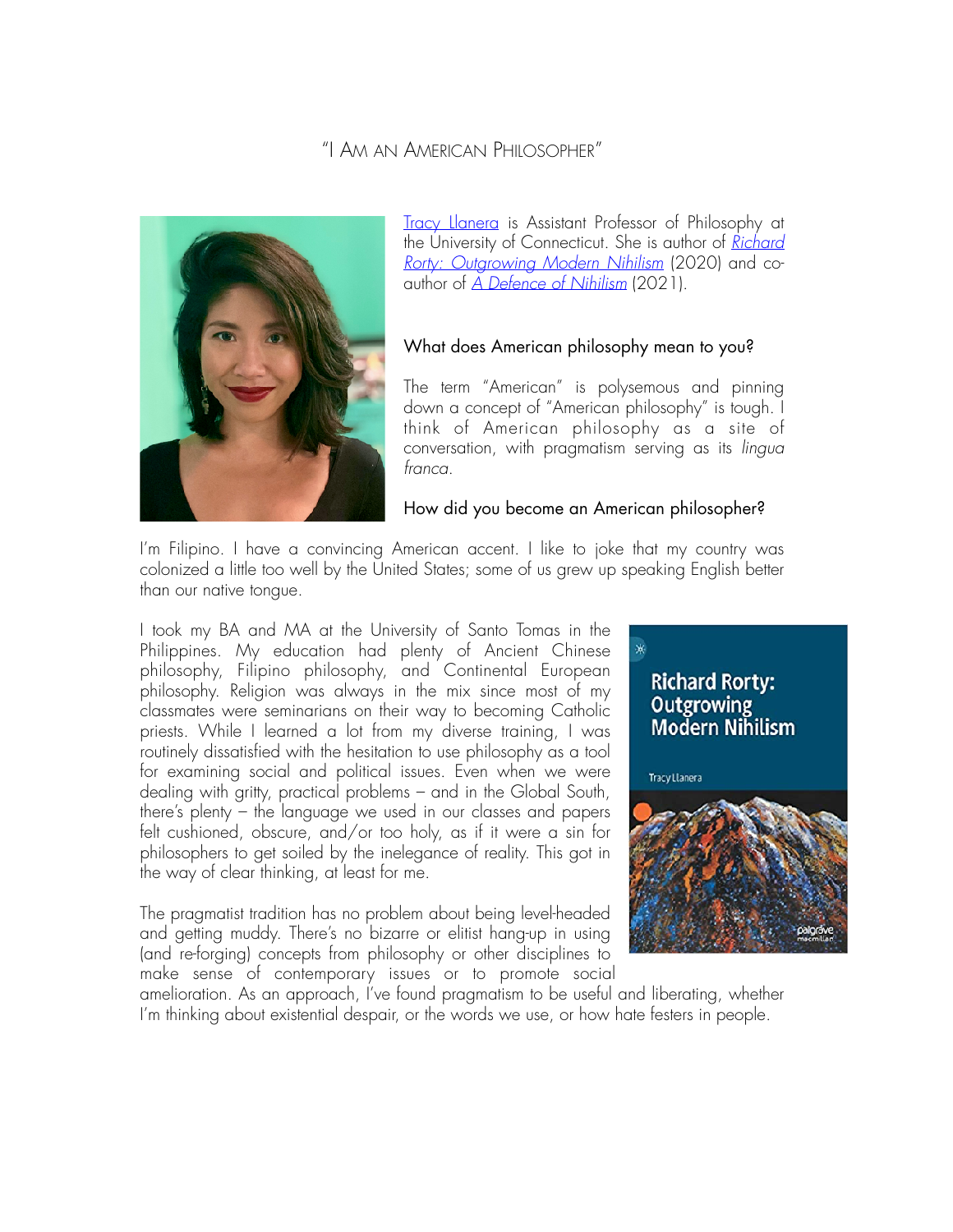## How would you describe your current research?

I like philosophizing about extremist characters and ideologies; the title of a job talk I gave in 2020, for instance, is "Apostates, Sinners, and Nihilists"! My project on extremism examines why some people leave hate groups like the Westboro Baptist Church and how misogyny takes a paradoxical form in the Alt-Right. My project on pragmatism and the politics of language looks at how the word "sinner" functions as a toxic term in the Philippine Drug War. My project on nihilism challenges the orthodox view in the history of philosophy that nihilism is an existential malaise that human beings must overcome. Instead, it argues that nihilism is a philosophical problem that can be outgrown through pragmatism.



To deal with all the stuff I'm interested in, having a pretty broad philosophical vocabulary is important. I would describe my research as being at the intersection of many areas, including social and political philosophy, philosophy of religion, pragmatism, feminist philosophy, and social epistemology. Recently, I've also been involved in activist work with Filipina philosophers - please check out [Women Doing Philosophy.](https://www.facebook.com/womendoingphilosophy/) I'm the editor of *Resilience: The Brown Babe's Burden*, the first collection of writings by Filipina philosophers (in progress).

### What do you do when you're not doing American philosophy?

My pleasure is sniffing. I'm a sniffer. I'm part of online fragrance communities and join "sniffy" parties in pubs and public parks in Sydney, Australia. I follow the work of independent perfumers or "noses". My favorite Australian perfumers are Teone Reinthal of TRNP, Jocelyn Fullerton of Cult of Scent, Al Manlé of Anka Kuş Parfüm, and Corey Newcombe of Criminal Elements. Some of my favorite American perfumers are Laurie Erickson of Sonoma Scent Studio, Terry Bozo of Kyse Perfumes, and John Biebel of January Scent Project. I'm also a fan of the work of Liz Moores (England), Prin Lomros (Thailand), and Francesca Bianchi (Italy).

I have an armada of fragrances and some of my constants are *Anubis* by Papillon Artisan Perfumes, *Mandarava* by Parfum Prissana, *Misia* by Chanel, and *Oud Ispahan* by Dior.

Smells, to me, are transportive. I like matching my mood with smell the way people choose their music or poetry. That said, I have resisted all attempts to intellectualize my relationship with scents. Thinking too hard about smell takes the magic out for me. I also can't do molecule-talk (trivia: *petrichor* is the smell in the air after it rains).